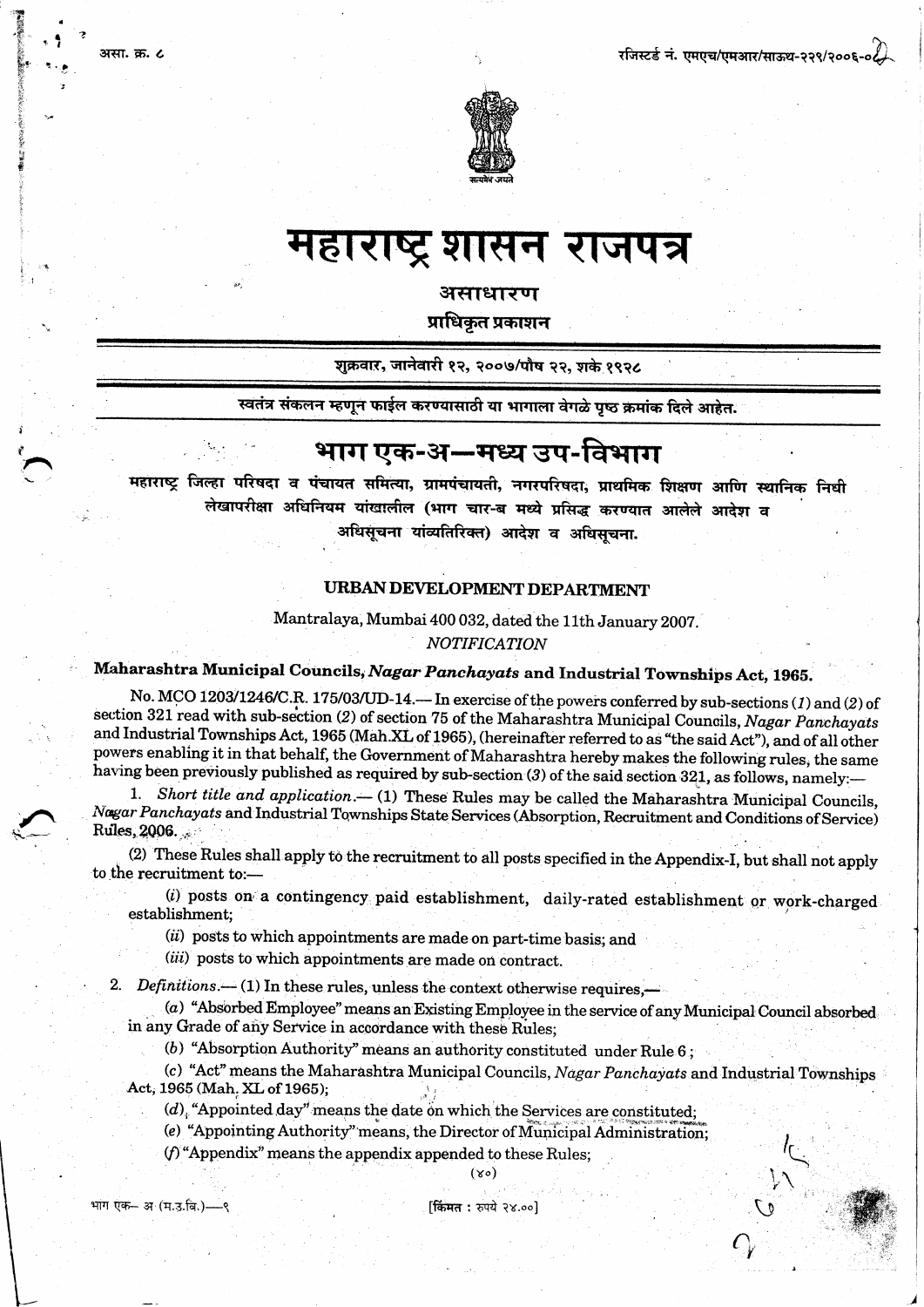(g) "Consultative Authority" means,- the Maharashtra Public Service Commission and until such time the Maharashtra Public Service Commission takes on this responsibility, the Committee constituted under Rule 16:

 $(h)$  "Director" means the Director of Municipal Administration;

(i) "degree or diploma" means a degree or diploma conferred by any statutory University in India, recognized in this behalf by the Central Government or the State Governments:

(i) "Existing Employee" means any employee of a Municipal Council who fulfil the conditions under Rule  $5(1)$  of these Rules immediately before the appointed day;

(k) "Government" means the Government of Maharashtra;

 $(l)$  "Municipal Council" means the Municipal Council within the meaning of clause (6) of section 2 of the Act;

 $(m)$  "select list" means a Grade wise list of Employees of each Service prepared for the purpose of promotion to the next higher Grade in a given Service;

 $(n)$  "Service" means any of the services specified in Appendix-I appended to these Rules, constituted under these Rules; each of the service shall consist of various grades with the scale of pay as specified their under:

(o) "Selection Committee" means a Selection Committee constituted under Rule 16;

(2) words and expressions used in these rules but not defined herein above shall have the respective meanings assigned to them in the Act.

1. Consultative Authority to be consulted in making appointments. - All appointments to the post in the services by nomination or promotion shall be made by the Appointing Authority after consulting the Consultative Authority.

3. Cadre Strength. - The sanctioned strength of each Grade of a Service shall be determined initially as specified by the Government by notification issued under section 75A of the Act and thereafter on the basis of posts sanctioned on the establishment of Municipal Councils under the said Act carrying the pay scales of that Grade.

### ABSORPTION OF EXISTING EMPLOYEES OF MUNICIPAL COUNCIL

5. Absorption of Existing Employees in the State Services.- (1) Every Existing Employee in Municipal Council,-

 $(i)$  who has not completed 53 years of age on the appointed day;

 $(ii)$  who fulfills the respective conditions and possesses the qualification and experience laid down in Appendix II as may be relevant for absorption in the applicable Grade of a Service; and

 $(iii)$  whose work and conduct on a post held in a Municipal Council, immediately before the appointed day, in the opinion of the Absorption Authority was satisfactory;

 $(iv)$  who was appointed in accordance with the rules framed under the provisions of sub-section (3) of section 75 or, as the case may be, sub-section (3) of section 76 of the Act;

 $(v)$  against whom no Departmental Enquiry is pending,

shall be entitled to be absorbed in a Grade of a Service on a salary equal to the existing scale of pay in the Municipal Council; or the higher scale of pay on same grade on which the employee was appointed as per the provisions of the said sub-section  $(3)$  of the section 76 of the Act.

 $(2)$  Exercise of option. - (a) Every eligible Existing Employee who, immediately before the appointed day, was working in a Municipal Council shall have the option either,-

والمحافظ والمراجع والمستنب

 $(i)$  to be absorbed in the State Services; or

 $(ii)$  not to be absorbed in such Services.

(b) The option under sub-rule  $(a)$  shall be exercised in writing and communicated through the Council to the respective Absorption Authority within three months from the date of publication of these rules. If he is found fit for absorption, then the concerned Municipal Council shall pay the pension and leave salary contribution and transfer the sums lying in the Provident Fund Account of the relevant employee alongwith the prevalent interest as may be determined by the Appointing Authority after resolution passed by the concerned Municipal Council in that behalf.

(c) If the employee fails to communicate his option to the Absorption Authority within the period specified in sub-rule  $(b)$ , that employee shall deemed to have not been opted and shall be treated as unwilling for absorption under sub-clause (ii) of clause (a).

(d) On receipt of the option, the Absorption Authority shall acknowledge the receipt thereof.

 $(e)$  The option once exercised by the Existing Employee shall be final.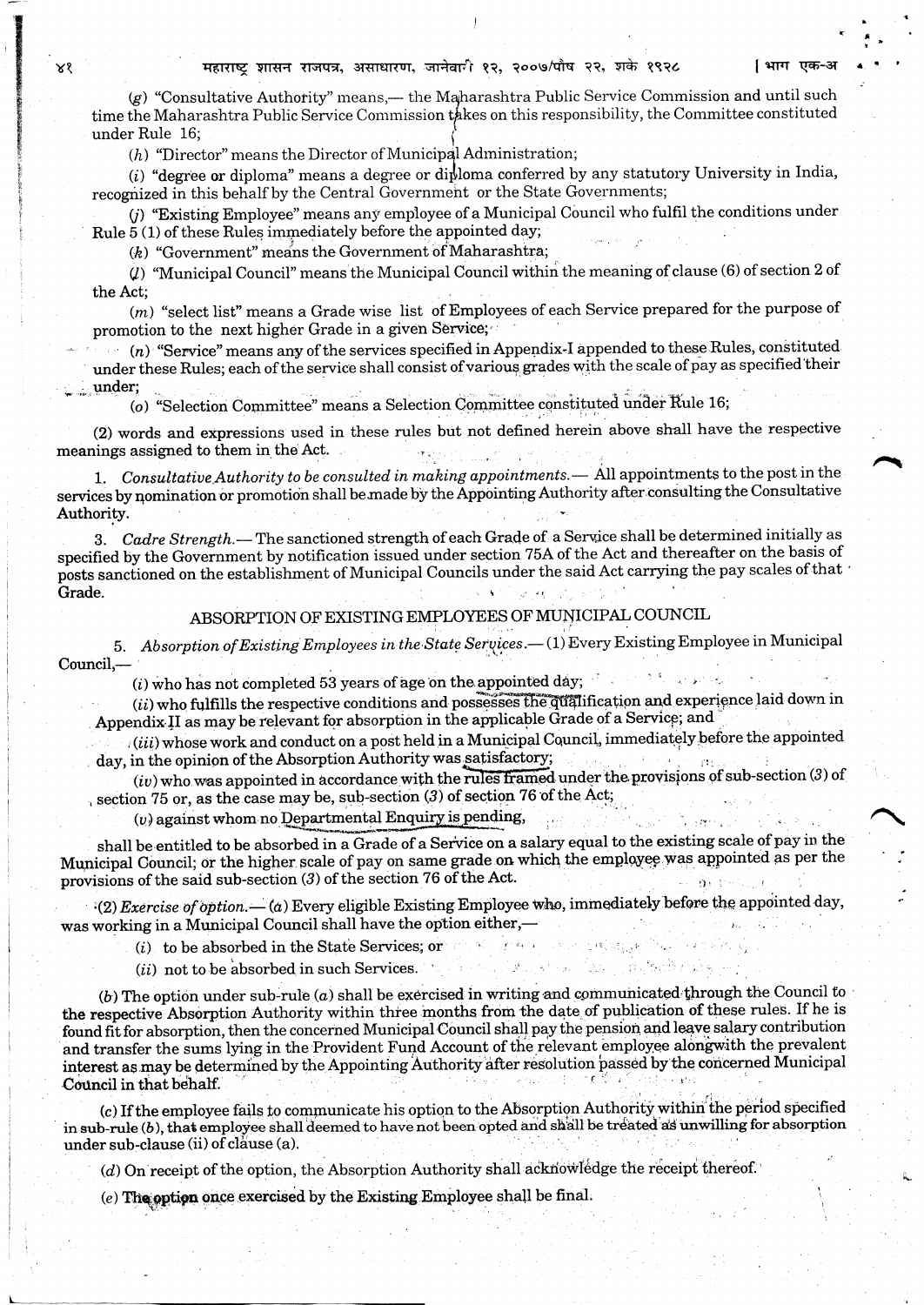(3) The Absorption Authority shall examine the eligibility of each Existing Employee as per the criteria laid down above, and where found eligible shall forward the same to the Director for inclusion in the list of eligible Existing Employees.

(4) A list of eligible Existing Employees who have opted for absorption shall be prepared by the Director.

(5) The inter se seniority of eligible Existing Employees in each Grade of each Service in which they are to be absorbed shall be determined on the basis of the period of continuous service rendered by them in the scale of pay equivalent to or higher than the scale of pay of the Grade on which they are to be absorbed.

(6) The vacancies in the Service, as and when they occur, shall be filled by appointment of an Existing Employee whose name appear in the list prepared as per sub rule (4) above. The appointment shall be strictly based on the seniority in the above list, will continue till the above list is exhausted.

Constitution of Absorption Authority — (a) For the purpose of absorption and related matters, there shall, in each revenue division be constitued an "Absorption Authority" (in each revenue division shall be constituted. The Authority thus constituted) which shall comprise of :-

| (1)   | Divisional Commissioner and Regional Director of Municipal<br>Administration.                                                    | Chairman |  |
|-------|----------------------------------------------------------------------------------------------------------------------------------|----------|--|
| (ii)  | Collector of one District in the Division (of one district<br>in the division to be decided by the Chairman)                     | Member   |  |
| (iii) | Deputy Commissioner (General) from the office of<br>the Divisional Commissioner                                                  | Member   |  |
| (iv)  | Group-A officer from Backward Class category from the office<br>of the Divisional Commissioner to be decided by the Chairman     | Member   |  |
| (v)   | Assistant Regional Director of Municipal Administration<br>Secretary from the office of the Divisional<br>Commissioner Secretary | Member   |  |

(b) The Committee shall conduct its proceedings in such manner as it may thinks fit.

7. Absorption of Existing Employee in the equivalent post other than State Services.—The Existing Employee who has not qualified for absorption, or who has not exercised the option under Rule 5 above, shall be appointed by the Council on an equivalent post, other than the post that has been filled by an employee from the Service, as the Council may think fit.

(8.) Fixation of pay of Absorbed Employee.—(a) Notwithstanding the pay-scale of the post in the Services on which an Existing Employee is absorbed, the Existing Employee may either opt to be governed,-

 $(i)$  for such period as he may specify in the option, by the pay-scale applicable to him immediately before absorption; or

(ii) by the pay scale of the post in which he is absorbed.

(b) The Absorbed Employee shall exercise the option under clause (i) of sub-rule (a) in writing and communicate it to the Director within two months from the date of his absorption under Rule 5. If the option is not so communicated, the Absorbed Employee shall be deemed to have opted for the pay-scale of the Grade in which he is absorbed. Pay will be fixed as per the Maharashtra Civil Services (Pay) Rules, 1981. Option once exercised or deemed to have been exercised shall be final.

9. Leave of Absorbed Employee.—The entire leave at the credit of the Absorbed Employee before his absorption shall be carried forward and credited to his leave account. He shall be allowed to avail himself of leave at his credit subject to the limitations prescribed in the Maharashtra Civil Service (Leave) Rules, 1981.

10. Pension provisions in respect of Absorbed Employee. Every Absorbed Employee who has been absorbed in the State Services shall be governed by the Maharashtra Civil Service (Pension) Rules, 1982, or, defined Contribution Pension Scheme, as the case may be. The continuous service rendered by him under a Municipal Council immediately before the date of absorption, unless specifically ordered otherwise by the Appointing Authority, shall be counted for determining pensionable service, subject to the conditions laid down in Rule 11.

11. Pension and Leave Contribution payable by the Council. $-$  (a) Pension contributions on account of the past services rendered by the Absorbed Employee under such Council shall be paid to the State Government by such Council at such rates and alongwith such interest as may be specified by the Appointing Authority in consultation with the Government,

(b) every Municipal Council shall, annualy pay to the State Government, such sum towards pension contribution and leave contribution, as may be prescribed by the Appointing Authority in consultation with the Government. भाग एक— अ (म.उ.वि.)—